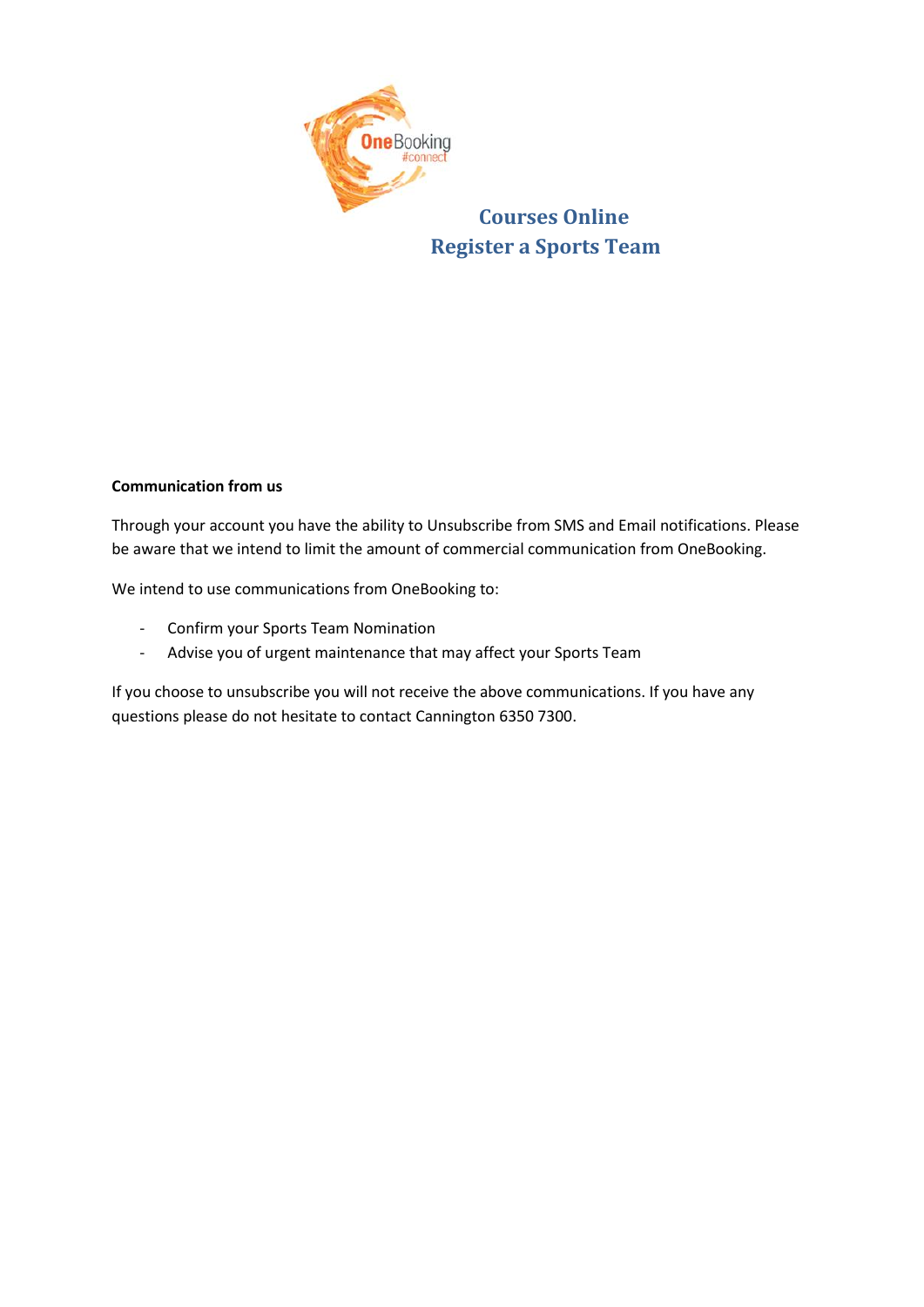- 1. Go to the OneBooking Website (Enter the following link in your Chrome browser) <https://onebooking.canning.wa.gov.au/> or if still logged in click on the Home button
- 2. Click on Home
- 3. Click on the Sports Tile



## 4. Click on New registration

| Home /<br>Sports                 |                                      |
|----------------------------------|--------------------------------------|
|                                  | Netball<br>2021 Term 4 Mixed Netball |
| Monday                           |                                      |
| 2021 Term 4 Social Mixed Netball |                                      |
| $+$ New registration             |                                      |

5. Enter Team Registration details and click next

|        |  | Please provide a name for the new team in the 2021 Term 4 Social Mixed Netball league. * |      |
|--------|--|------------------------------------------------------------------------------------------|------|
| Vixens |  |                                                                                          |      |
| Notes  |  |                                                                                          |      |
|        |  |                                                                                          |      |
|        |  |                                                                                          |      |
|        |  |                                                                                          | Next |